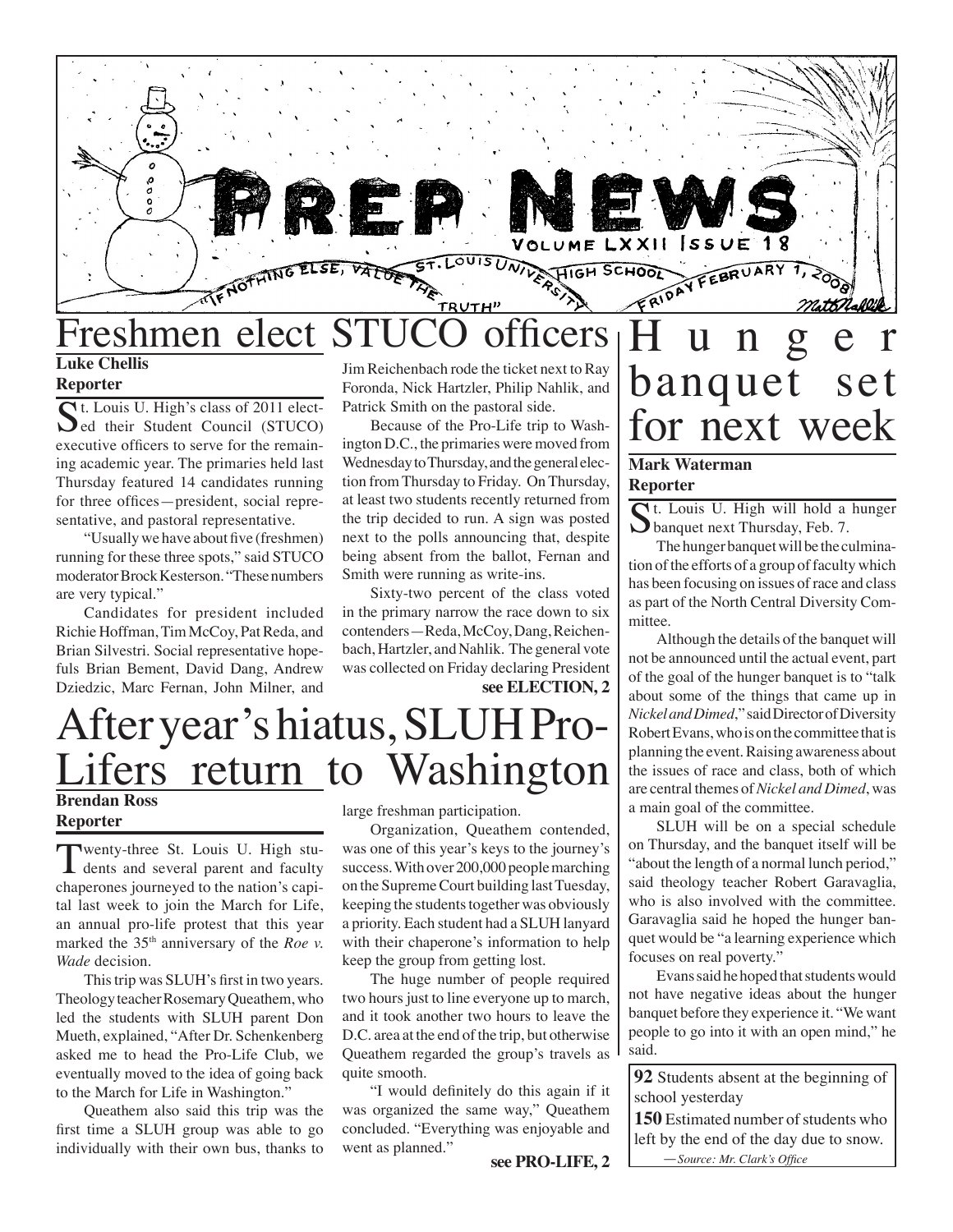# **2** February 1, 2008

# Jesuits elect new Superior General

### **Pat Lynch Reporter**

dolfo Nicolas, S.J. was selected as the

 $\triangle$ 30<sup>th</sup> Superior General of the Society of Jesus. He was selected after 217 Jesuits from around the world congregated in Rome to appoint the new Superior General. The previous Superior General, Peter Hans Kolvenbach of the Nether-

lands, retired after 24 years in office. Nicolas was born in Spain in 1936 and

Pro-Life

(from 1)

History teachers Anne Marie Lodholz and Brian Taber, n.S.J, also helped to lead the students, along with parent chaperones Mueth and Sue Smith.

The students departed on Jan. 19 with a blessing from James Knapp, S.J. Sunday gave the students a chance to tour Washington, D.C. and visit sites with their chaperones. The group attended Masses at the National Basilica on Monday night and at the Verizon Center Tuesday morning. Freshman Ross Hoover especially liked the rally and Mass at the Verizon Center, saying, "It was really cool how many young people were there."

### **ELECTION**

#### (from 1)

McCoy, Social Rep Dang, and Pastoral Rep Nahlik. The general election saw an increase in voter turnout, boasting 72.3 percent of the entire class.

On election day, the finalists delivered speeches in the theater to their fellow freshmen, outlining their plans for office. Onehundred and forty students were present at the assembly, and apparently the speeches left quite an impression. Two out of every three randomly selected freshmen voters cited the speeches as a primary deciding factor in their choice.

entered the Society of Jesus in 1953. He studied in Spain until 1960, when he traveled to Japan. He remained in Japan and

studied at Sophia University in Tokyo, where he earned a degree in theology, and was ordained a priest in 1967. Following a brief stay in Rome, Nicolas returned to Asia in 1971, and has remained involved in the region since. He

was appointed responsible for the entire East Asian region of the Jesuit Order in 2004.

"He is kind of unknown," said Theology teacher Ralph Houlihan, S.J. He went on to say that Japanese culture is more "laid back, less intense, and more in depth" than the rest of the world in terms of conflicts in everyday life. Houlihan feels that Nicolas will bring this kind of mentality to the generalship.

The Superior General of the Society of Jesus is also known to many outside the order as the "Black Pope." This is because the leader possesses worldwide influence similar to that of the Pope, holds his position for life, and wears a simple black cassock, contrasting with the white cassock worn by the pope.

*Eastern Promises*, an Oscar-nominated film, will be shown in room 220c after school today.

# Young speech team has<br>strong showing at Nerinx strong showing

#### **John Berger Reporter**

The St. Louis U. High Speech Team  $\perp$  traveled to Nerinx Hall to participate in their second speech competition of the year on Jan. 13. Fifteen students competed against other area high school students in categories such as original oratory, extemporaneous speech, poetry reading, and storytelling, among others.

In an impressive showing, first-time speech team participant junior Joey Zanaboni took second place in his category, extemporaneous speech, and earned a blue ribbon, signifying a score of 46 or higher out of a possible 50.

Other notable performances included blue ribbon wins by junior Jack Erbs in poetry reading, junior Andy Frank in prose reading, senior Joe Wright in storytelling, senior Sam King in humorous/serious interpretation, sophomores Michael Meyer and Kevin Kickham in storytelling and poetry reading, respectively, and two duet acting blue ribbons by teams of junior Jack Erbs and senior Pat Topping and junior Mark Holzum senior Jack Dryden.

Because of the high scoring of the team as a whole, the Toastmasterbills moved within three points overall of their rival, the Cor Jesu squad, in the Christian Interscholastic Speech League.

Team coach Kathryn Whitaker is optimistic about the speech team's abilities. "The team has a lot of talented sophomores," Whitaker said. Combined with a core squad of juniors and seniors, this points to a bright future for the team, and continued supremacy in future competition.

The speech team travels to St. Dominic on Feb. 10 in hopes of overtaking Cor Jesu for first place overall.

## Billiken Briefings

The Father/Son Banquet will be held on Sunday, March 9, at the Millennium Hotel. This year's banquet speaker will be KSDK News Channel 5 Anchor (and former Sports Director) Mike Bush. Invitations will be mailed to all households early next week.

Extended-hour service in both the cafeteria and the rec room will end February 1st. As always, SLUH's library is open from 6:30 a.m. until 6:00 p.m., and the school itself is open to students from 6:00 a.m. until often late in the evenings.



**Adolfo Nicolas, S.J. the new Jesuit Superior General.**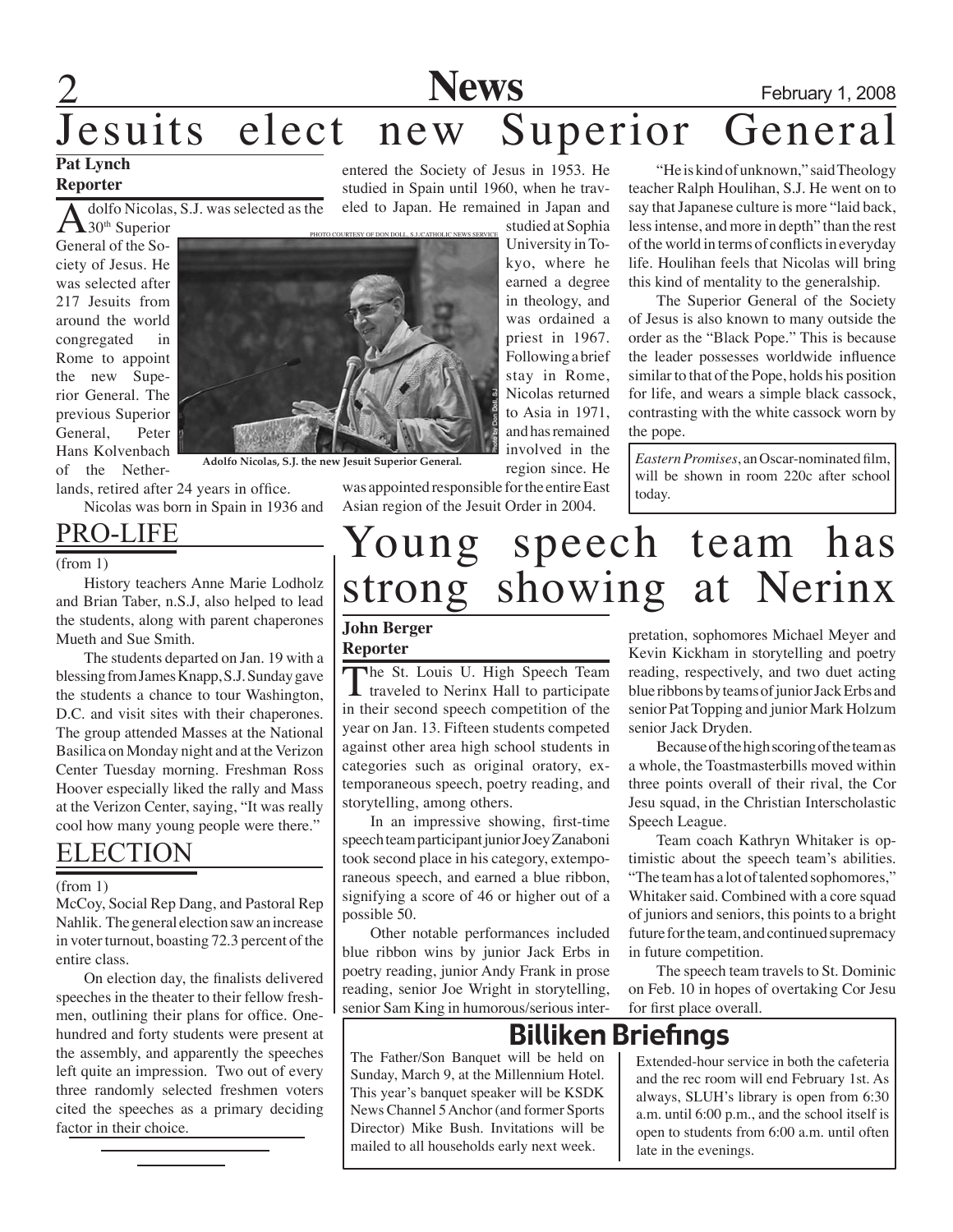# February 1, 2008 **Sports** 3 Hockey wins Jesuit Cup R-bills win, still perfect

#### **Matt Beezley Reporter**

This past weekend was busy yet victorious for the entire St.<br>
Louis U. High hockey program. Last Friday, the Jr. Bills faced off against DeSmet for the third and final time this season. The winner got bragging rights, glory, and the ever-famous Jesuit Cup. The Cup had not been in SLUH gloves for five years before last Friday night.

 In front of the largest crowd so far this season, the Sniperbills let loose with a 7-2 thrashing of the Spartans.

 In the opening minutes of the game it looked as if DeSmet would pull away. They took a 2-0 lead within seven minutes and paraded in front of the Jr. Bills' fans as if the night were already theirs.

SLUH, faced with this kind of adversity earlier in the season against CBC, began chipping away at the lead. Sophomore Greg Place sat for the first half of the period, sulking on the bench with only one skate on because the other boot was sharpened improperly. He vowed to score a goal on his first shift back on the ice.

As promised, Place skated out of the DeSmet corner and flipped a backhander through goaltender Jeff Simspon's five hole.

The scoring opened up for the Jr. Bills from there. Sophomore Drew Tierney trickled one past Simpson on a delayed penalty to tie the score, and early in the second period junior Jack Berger tipped a shot from classmate defenseman Tim Potter that found its way past Simpson.

## Basketball goes 2 under **see SAKES ALIVE, 4**

### **Mike Ferrell Reporter**

The St. Louis U. High basketball team (12-14) is looking to get back to the win column after a tough stretch of games.

After losing to powerhouse Gateway Tech, the Jr. Bills hoped to bounce back on their trip to Jefferson City Friday night, but things didn't turn out quite the way they wanted against the Jays.

The Jr. Bills scored a season-low 28 points, losing 35-28. Darrin Young was the leading scorer against Jeff City with seven points.

Putting the loss behind them, SLUH was on the road again on PHOTO BY WILL H



**Junior Darrin Young drives into the Kirkwood defense.**

Wednesday when they took on the Kirkwood Pioneers. The Jr. Bills beat Kirkwood by 16 points in the Webster Tournament, but this match-up was much closer.

After jumping out to a 16-13 lead in the first quarter, Kirkwood lost and regained the lead to go into halftime up 29-26.

The Jr. Bills cut Kirkwood's lead to one in the third but couldn't

climb all the way back. Kirkwood won, 52-51. Tim Cooney and Eric Devlin led the Jr. Bills with 16 and 13 points, respectively.

SLUH hopes to recover on Friday night at Chaminade. Game time is set 7 p.m., weather permitting.

#### **Spencer Rusch Reporter**

The St. Louis U. High racquetball team defeated the CBC Ca-<br>dets for a second time this year by a score of 5-2, improving to a perfect 8-0. The Cadets, now 6-2, threatened to take the

match with tight matches late, but could not overcome the Racquetbills' endurance.

CBC's No. 5 was sick with a 103 degree fever, so junior Kevin Kissel started SLUH off with an always appreciated free win.

But the Cadets' Nick Hoffmann drew first blood of the match against No. 4 Paul Marsek. In the first game Marsek left balls above waist level,



**Junior Spencer Rusch prepares to blast the ball against CBC.**

leading to many skips and easy put-aways for Hoffmann. Marsek lacked the energy to keep Hoffmann's power contained and Hoffmann rolled 15-6, 15-8, ending Marsek's bid for a perfect season.

Junior No. 3 Spencer Rusch looked to take down foe Brendan Reid. Rusch had dropped three tiebreakers to Reid over the course of the season, but would not be denied this time around. Rusch kept his opponent in the back of the court, forcing numerous skips. He made no mistakes with the set-ups that came to him. Rusch made sure not to let this one get to a tiebreaker, winning 15-4, 15-6.<br>see VETTA. 4

# Riflers on 4-win streak

#### **Larry Rudolf Reporter**

The St. Louis U. High rifle team faced Highland, Ill. on Jan. 19 at Highland's local shooting club. After breaking many individual records, the Jr. Bills followed up with another win to add to their 4-0 streak for the 3-position match.

With the seemingly unreachable score of 590 previously attained by junior Jason Nienhaus in the Peking, Ill. match on Jan. 5, and the other members' personal goals, SLUH had much to live up to in Highland.

 Varsity leader and gold medal match champion Nienhaus placed first with a score of 584, despite a rough stand position. Not far behind him was Sam Gall with a respectable 578. Gall placed fourth in his individual age group of 14 shooters. Sophomore Dan Hermsmeier, another asset, scored a solid 575. Sophomore Houston Barber helped out as well with a score of 564.

"Overall, I was happy with our performance, although an eight-point victory is closer than we would like," said coach Will Bresnahan. "With winning the first four of the season, it is easy to let down and assume you can't be beaten, but I have no doubt we can keep up the scores."

The varsity team finished well over 2300 total, a milestone for a developing team, making the Highland match the third match in a row over 2300. The Jr. Bills will face Quincy High in a rematch at SLUH on Saturday.